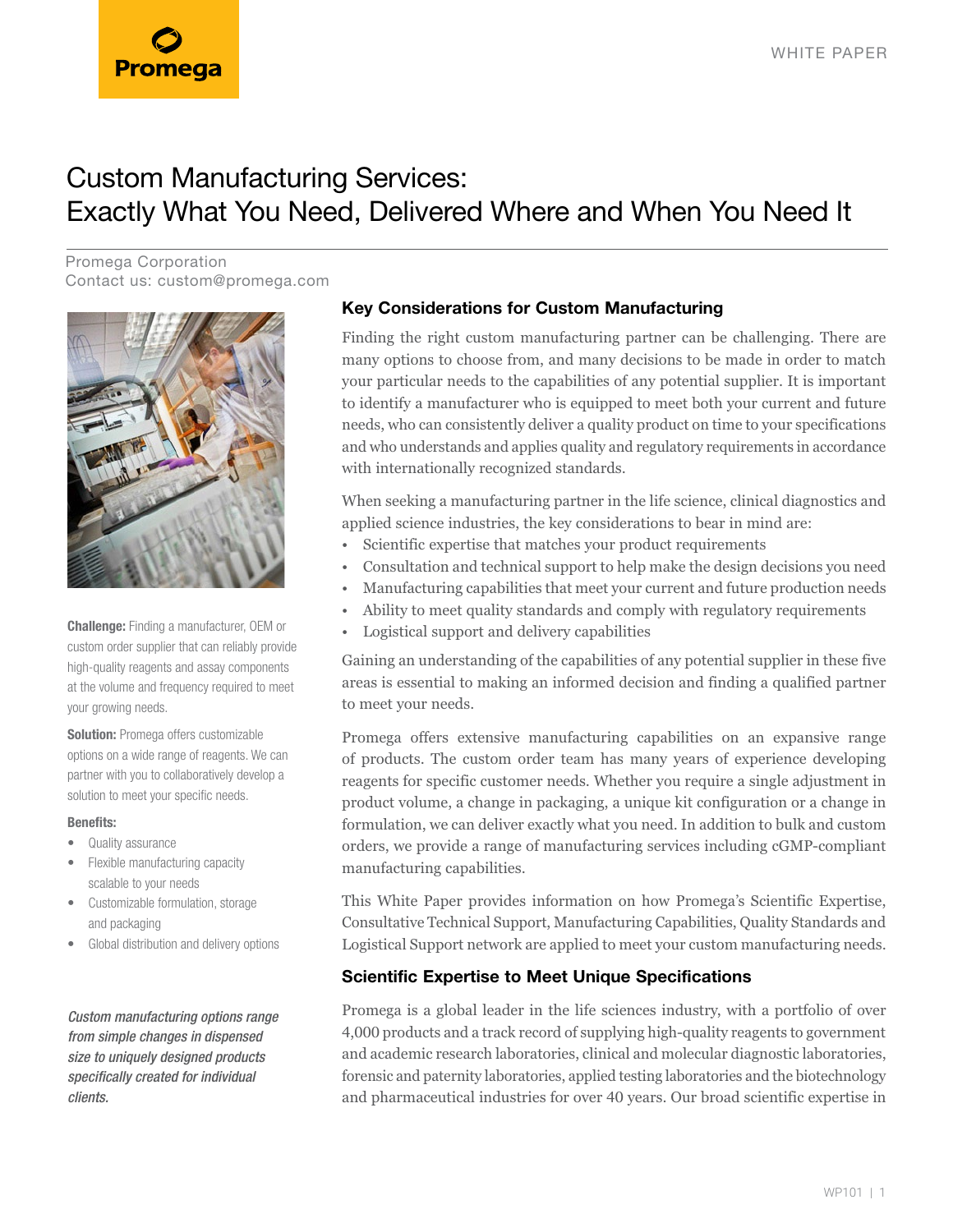nucleic acid purification and amplification, protein analysis, cell biology and genetic identity is applied to the manufacture of numerous products. This wide-ranging expertise is made available to our clients as we work with them to design and manufacture products according to their specifications.

A lead scientist and dedicated team are assigned to manage your custom order from inquiry through shipment to ensure accuracy, personal service and highest quality. Subject matter experts are interjected into the process to consult on novel product development from custom formulation to creation of unique products. Other team members have expertise in project management, resource planning, materials, quality assurance and logistics. It is our goal to maintain a high degree of flexibility and innovation to enable us to customize products and processes as needed to satisfy your requirements.

## **Consultation Services and Technical Support**

We offer a personal service to ensure that our experts are accessible to support clients during project planning and implementation. Promega scientists provide technical consultation on custom product design to help you during the planning and manufacturing process. We can help accelerate project development by proving out specifications, providing technical expertise to assist with design decisions and offering advice based on previous manufacturing experience.

# **Manufacturing Capabilities: Built for Flexibility, Based on Quality**

### **Flexibility**

With more than 725,000 square feet of manufacturing space across the United States, in China and in South Korea, Promega has made dedicated investments in the development and maintenance of state-of-the-art, high-quality manufacturing facilities. We are committed to excellence in manufacturing, compliance to the highest quality standards and expansion to meet your growing needs. Promega's capabilities include:

- Flexible manufacturing and dispensing lines
- Manufacturing within environmentally controlled spaces
- Separation of pre- and post-amplification processes
- Formulation and dispensing to requested volume specifications, including semi-automated filling for low-volume units
- Automated packaging of ambient kits—vision system to perform 100% inspection of kit components and label content
- State-of-the-art bioprocessing facilities
- Packaging options to suit your specifications

Promega manufacturing expertise covers techniques relevant to the life science and clinical diagnostic areas, including protein engineering, cell biology and nucleic acid purification and amplification. We have the flexibility and capacity to manufacture a range of batch sizes and experience perfecting the techniques required to ensure consistency in product quality, batch after batch and time after time.

### **Quality**

Promega first certified to international standards for quality management systems in 1998, and that commitment continues today. An organization achieving ISO certification has demonstrated to a third party that the organization meets all requirements of the standard and has implemented a quality system capable of developing, manufacturing, testing and delivering high-quality products around the world. ISO certification exemplifies our commitment to our clients, our business and all those who rely on and benefit from the use of our products.

The Promega Madison, USA, facility maintains certification to ISO 9001 and ISO 13485, the standard for the manufacture of medical devices. We also maintain certification in ISO 18385, which focuses on minimizing the risks of human DNA contamination in products.

Currently 16 Promega facilities around the world have certified to ISO standards.

You can have confidence in our ability to manufacture products and assay components reproducibly and to provide the required quality documentation. These requirements include:

- Detailed manufacture and QC documentation
- Production and process controls
- Product Certificate of Analysis
- Traceable product batch records
- Product stability programs
- Product change control and notification procedures
- Supplier evaluation and qualification program
- Equipment maintenance and calibration program
- Nonconforming product and complaint-handling procedures
- Design control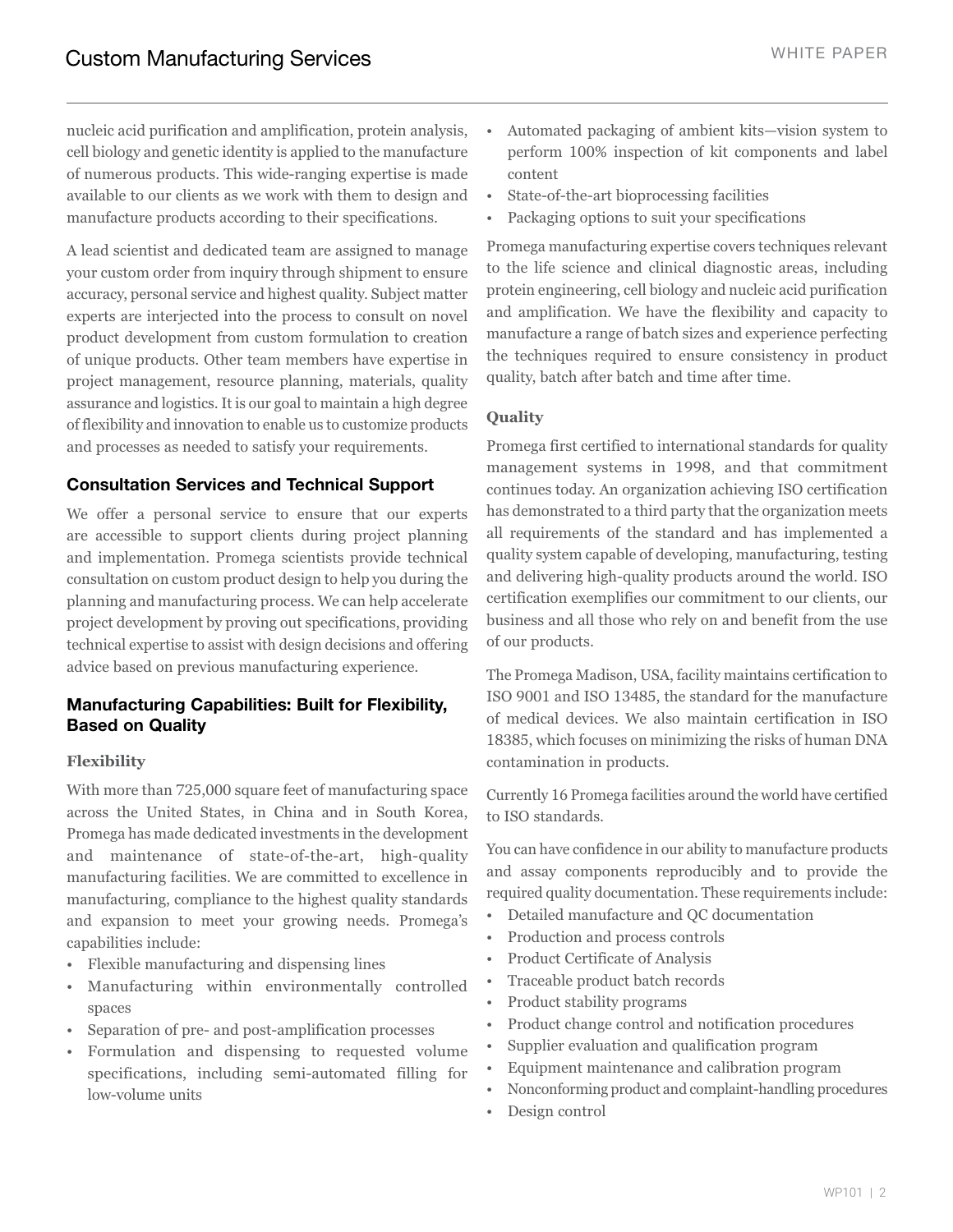### **Example Manufacturing Capabilities**

Fermentation:

- Volumes from 20–2,500 liters.
- Automated monitoring and control with batch data trending and history.
- Experience in high-cell-density fed-batch and batch fermentations with recombinant *E. coli*, *Pichia* and many native strains.
- High-speed tubular bowl, bucket-type and tangential flow cell harvest capabilities.

Protein Purification:

- Capacity to purify milligram to kilogram quantities of protein.
- Extensive experience purifying proteins from recombinant *E. coli*, *Pichia pastoris,* Hybridomas and many native sources.
- Expertise to provide a wide range of development and manufacturing support for cGMP protein production and testing.
- Knowledge of protein manufacturing scale-up issues and solutions.
- Amplification and Human Identity:
- Separate and dedicated pre-amplification and post-amplification areas to protect products.
- All pre-amplification reagents are manufactured and dispensed by fully gowned staff within environmentally controlled spaces.
- Automated dispensing to reduce/eliminate potential human-toproduct contamination.

Nucleic Acid Chemistry:

- Over 25 years of experience producing high-purity, dye-labeled oligonucleotides.
- Production capacity in excess of 500 liters/year of 100mM dNTPs and 100mM rNTPs. State-of-the-art bioprocess equipment and processes generate consistently high-quality (>99% pure) dNTPs and rNTPs.
- Over 30 years of experience manufacturing DNA and RNA products. Proprietary chemistry and nucleic acid purification processes, bioprocessing facilities and equipment produce consistent, high-quality products.
- Lysates for transcription/translation systems require extreme care during production to ensure performance. Our staff are experts in manufacturing and dispensing these sensitive products.

Bioluminescence:

• Our experienced team has an average tenure of over 30 years manufacturing and testing ATP detection and reporter assay reagents. We can manufacture bulk reagents in volumes from 0.5ml to 650 liters. Luciferase-based substrates can be lyophilized in batches up to 21,500 units.





*Promega capabilities include the ability to manufacture assay components under cGMP requirements.*